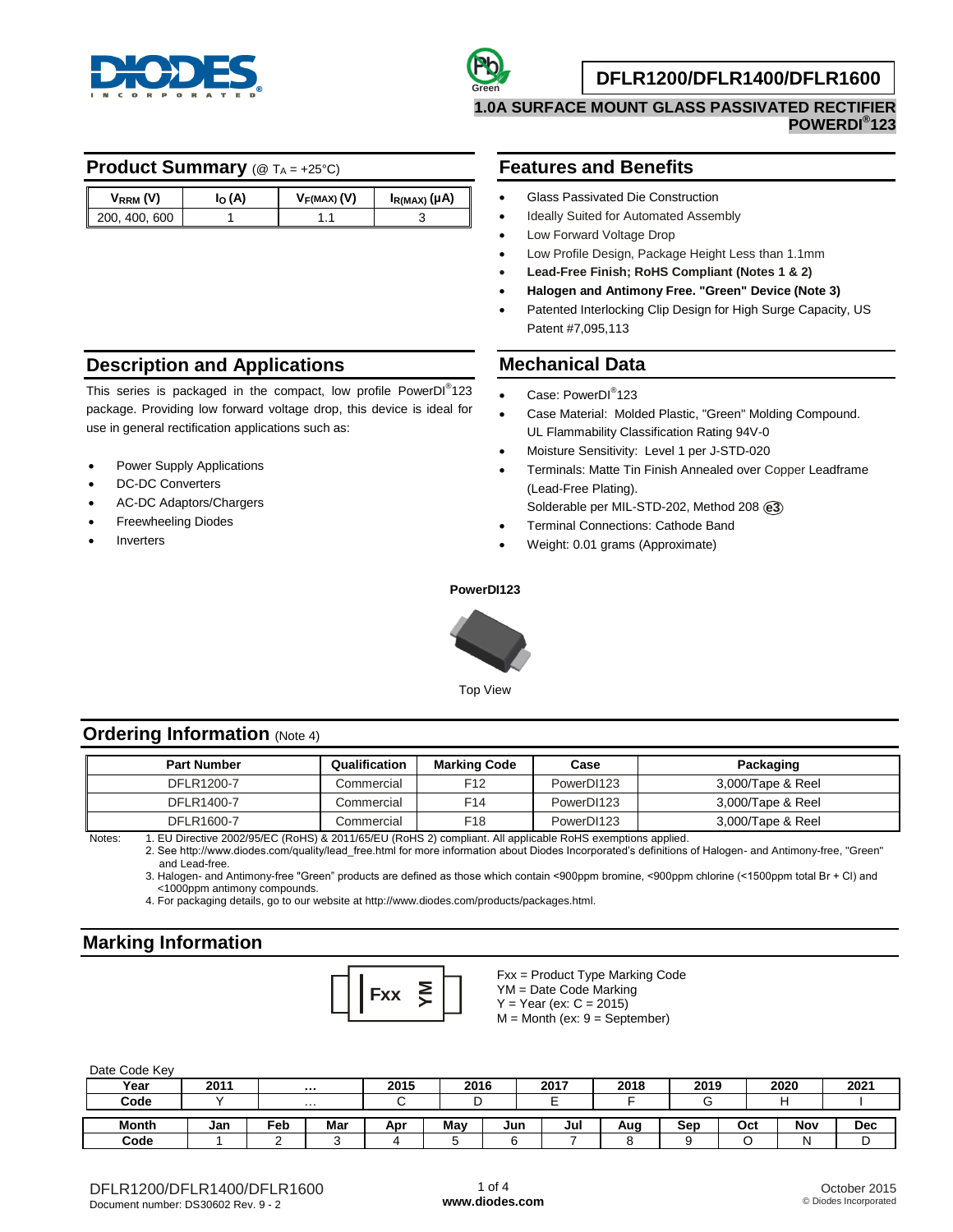

# **Maximum Ratings** (@TA = +25°C, unless otherwise specified.)

Single phase, half wave, 60Hz, resistive or inductive load.

| <b>Characteristic</b>                                                                               | Symbol                                     | <b>DFLR1200</b> | <b>DFLR1400</b> | <b>DFLR1600</b> | <b>Units</b> |
|-----------------------------------------------------------------------------------------------------|--------------------------------------------|-----------------|-----------------|-----------------|--------------|
| Peak Repetitive Reverse Voltage<br>Working Peak Reverse Voltage<br>DC Blocking Voltage              | <b>VRRM</b><br>V <sub>RWM</sub><br>$V_{R}$ | 200             | 400             | 600             |              |
| <b>RMS Reverse Voltage</b>                                                                          | V <sub>R(RMS)</sub>                        | 140             | 280             | 420             |              |
| Average Rectified Output Current (See Figure 4)                                                     | ΙO                                         |                 | 1.0             |                 |              |
| Non-Repetitive Peak Forward Surge Current<br>8.3ms Single Half Sine-Wave Superimposed on Rated Load | <b>IFSM</b>                                |                 | 25              |                 |              |

### **Thermal Characteristics**

| <b>Characteristic</b>                                    | Symbol           | ⊤ур | Max             | Unit |
|----------------------------------------------------------|------------------|-----|-----------------|------|
| Thermal Resistance, Junction to Ambient Air (Note 5)     | R <sub>eja</sub> | 134 |                 | °C/W |
| Thermal Resistance, Junction to Soldering Point (Note 6) | Rejs             | __  |                 | °C∕W |
| Operating and Storage Temperature Range                  | Tj. Tstg         |     | $-65$ to $+150$ |      |

## **Electrical Characteristic** (@T<sup>A</sup> = +25°C, unless otherwise specified.)

| <b>Characteristic</b>                                                                                 | Symbol             | <b>DFLR1200</b> | <b>DFLR1400</b> | <b>DFLR1600</b> | Unit |
|-------------------------------------------------------------------------------------------------------|--------------------|-----------------|-----------------|-----------------|------|
| Minimum Reverse Breakdown Voltage (Note 7)<br>$@I_R=10\mu A$                                          | V <sub>(BR)R</sub> | 200             | 400             | 600             |      |
| Maximum Forward Voltage Drop<br>@ $ _F = 1.0A$                                                        | V⊧                 |                 |                 |                 |      |
| @ $T_A = +25$ °C<br>Peak Reverse Leakage Current<br>@ $T_A = +125$ °C<br>at Rated DC Blocking Voltage | lR                 |                 | 3.0<br>100      |                 | μA   |
| Typical Total Capacitance $(f = 1MHz, V_R = 4.0VDC)$                                                  |                    |                 | 10              |                 | рF   |

Notes: 5. Theoretical ReJS calculated from the top center of the die straight down to the PCB/cathode tab solder junction.

 6. Device mounted on 1in x 1in, FR-4 PCB; 2 oz Cu pad layout as shown on Diodes Incorporated's suggested pad layout document AP02001.pdf. 7. Short duration pulse test used to minimize self-heating effect.



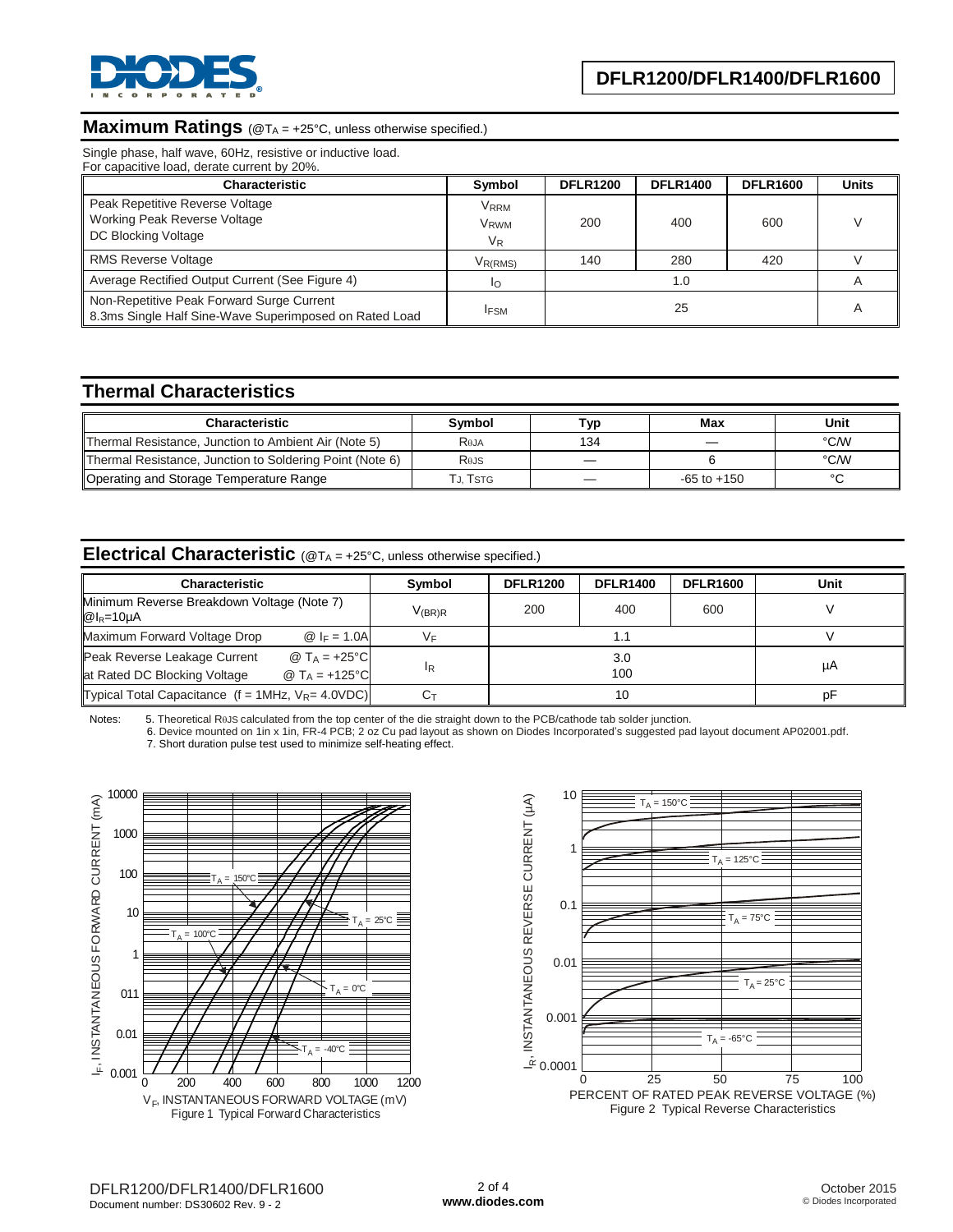

# **DFLR1200/DFLR1400/DFLR1600**



# **Package Outline Dimensions**

Please see AP02002 at [http://www.diodes.com/datasheets/ap02002.pdf fo](http://www.diodes.com/datasheets/ap02002.pdf)r the latest version.



| POWERDI <sup>®</sup> 123 |       |       |            |  |  |  |
|--------------------------|-------|-------|------------|--|--|--|
| Dim                      | Min   | Max   | <b>Typ</b> |  |  |  |
| A                        | 0.93  | 1.00  | 0.98       |  |  |  |
| A3                       | 0.15  | 0.25  | 0.20       |  |  |  |
| b                        | 0.85  | 1.25  | 1.00       |  |  |  |
| b2                       | 1.025 | 1.125 | 1.10       |  |  |  |
| D                        | 1.63  | 1.93  | 1.78       |  |  |  |
| E                        | 3.50  | 3.90  | 3.70       |  |  |  |
| E <sub>1</sub>           | 2.60  | 3.00  | 2.80       |  |  |  |
| L                        | 0.40  | 0.50  | 0.45       |  |  |  |
| L1                       | 1.25  | 1.40  | 1.35       |  |  |  |
| L3                       | 0.125 | 0.275 | 0.20       |  |  |  |
| All Dimensions in mm     |       |       |            |  |  |  |